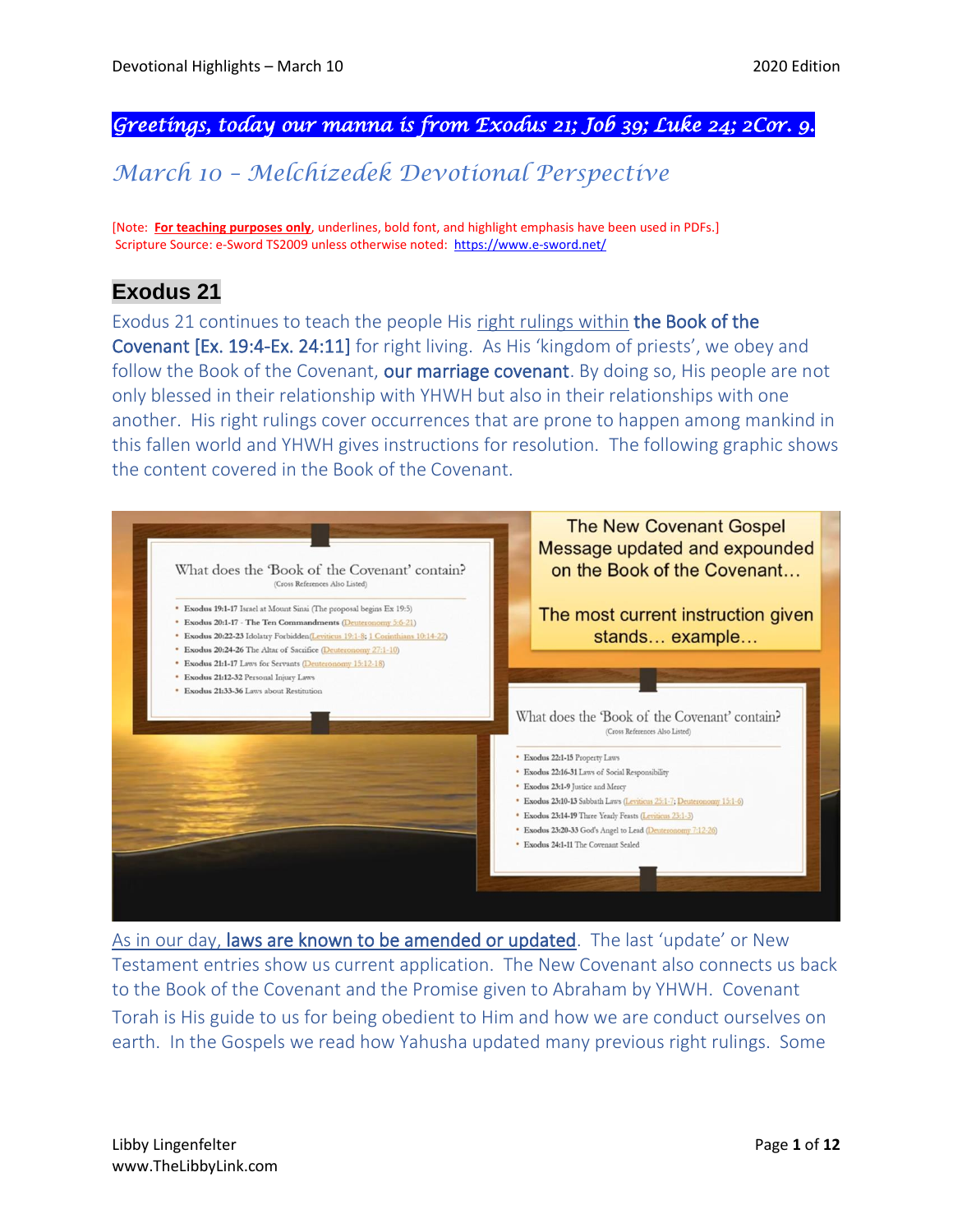reveal even higher standards, and some have been fulfilled once and for all. In addition, YHWH's covenant laws, trump man's laws; when man's laws go against what His covenant laws require. By grace we are saved through faith so that whenever we fall short, our advocate, Yahusha will intercede on our behalf.

Therefore, His Word must be viewed in its entirety and in context to specific time periods in history. We should ask questions such as: what priesthood was reigning; and therefore, what law was ruling. Covenant Confirming Torah including the Royal Torah [Gen. 1:1-Ex. 24:11], Book of the Covenant [Ex. 19:4-Ex. 24:11], and the New Covenant, teach His bride how-to walk-in covenant with Him; yet does NOT diminish the importance of the rest of His Word! Even the Book of the Law foretold of Yahusha! Yes, it was a tutor and a schoolmaster but also it was a living 3-dimensional parable to show all that Yahusha would fulfill!

Heb 9:7 But into the second part the high priest went alone once a year, not without blood, which he offered for himself and for sins of ignorance of the people,<sup>a</sup> Footnote: <sup>a</sup> Num\_15:15-28. Heb 9:8 the Set-apart Spirit signifying this, that the way into the Most Set-apart Place was not yet made manifest while the first Tent has a standing,

Heb 9:9 which was a parable for the present time in which both gifts and slaughters are offered which are unable to perfect the one serving, as to his conscience,

Heb 9:10 only as to foods and drinks, and different washings, and fleshly regulations imposed until a time of setting *matters* straight.

#### **Redemption Through the Blood of Yahusha**

Heb 9:11 But Messiah, having become a High Priest of the coming good *matters*, through the greater and more perfect Tent not made with hands, that is, not of this creation,

Heb 9:12 entered into the Most Set-apart Place once for all, not with the blood of goats and calves, but with His own blood, having obtained everlasting redemption.

Heb 9:13 For if the blood of bulls and goats and the ashes of a heifer, sprinkling the defiled, sets apart for the cleansing of the flesh,

Heb 9:14 how much more shall the blood of the Messiah, who through the everlasting Spirit offered Himself unblemished to Elohim, cleanse your conscience from dead works to serve the living Elohim?

The Book of the Covenant and the Book of the Law are NOT synonymous. The Book of the Law [Ex. 24:12 – Deuteronomy 31:26] was placed beside the Ark of the Covenant as Moses completed the writing. The Book of the Law was added due to the transgression with the sin of the golden calf. It served as a tutor, UNTIL Yahusha, as our Melchizedek High Priest, would usher in the New Covenant and restore the Melchizedek Priesthood back to its reigning position. All Scripture is profitable, none is left out, but all His Word must be rightly divided and rightly applied.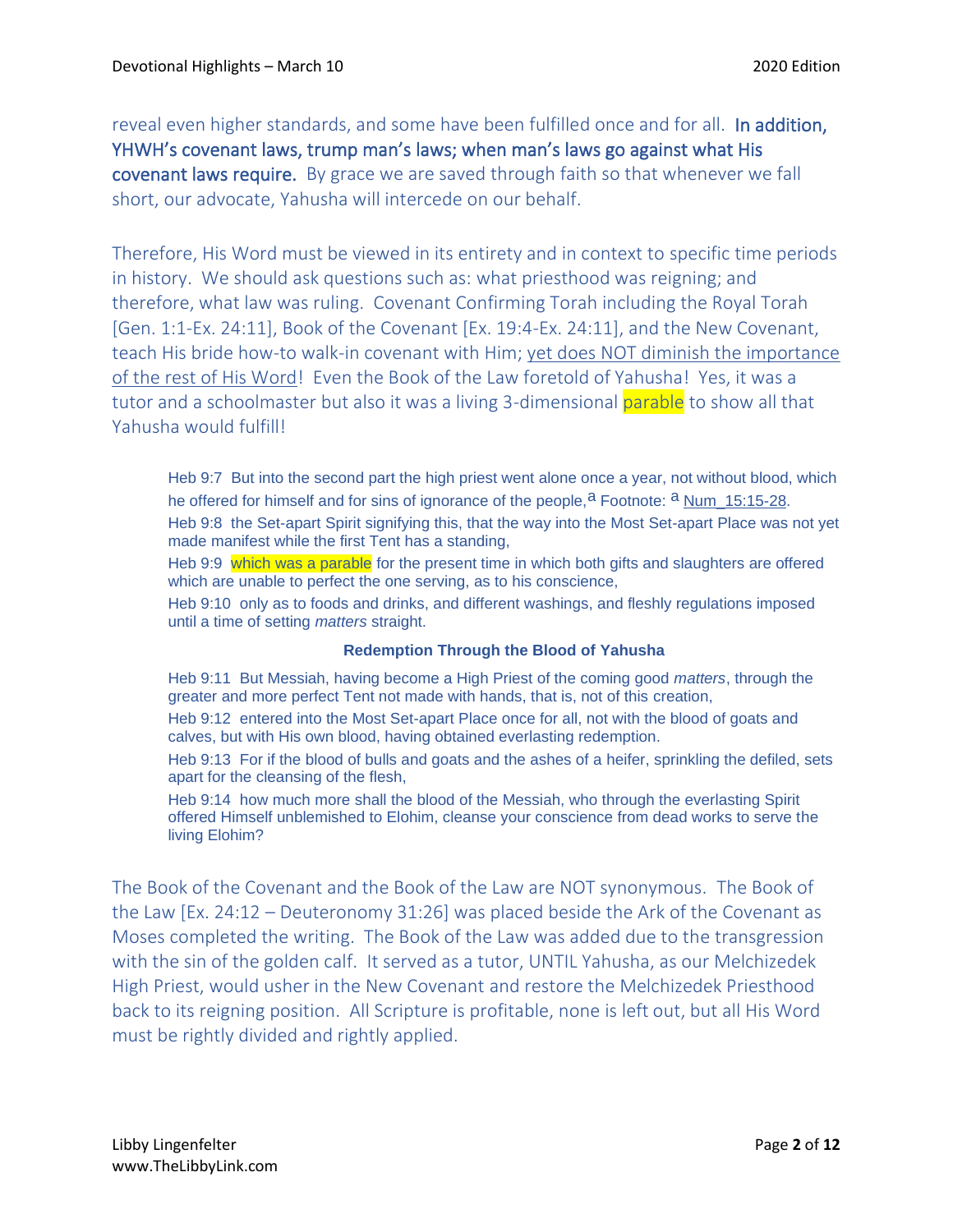The Aaronic Levitical Priesthood was established to implement the Book of the Law after the sin of the golden calf. Yet, we see in Exodus 24, that Aaron and two of his sons, Nadab and Abihu, were very much present at the covenant confirming meal of the Book of the Covenant under the Melchizedek Priesthood in Ex. 24:9-11.

Therefore, it is very important to rightly divide His Word in truth contextually and on the historic timeline.

#### **Laws About Slaves**

**Exo 21:1** "These are the right-rulings which you are to set before them:

Exo 21:2 "When you buy a Hebrew servant, he serves six years, and in the seventh he goes out free, for naught.

Exo 21:3 "If he comes in by himself, he goes out by himself; if he comes in married, then his wife shall go out with him.

Exo 21:4 "If his master has given him a wife, and she has borne him sons or daughters, the wife and her children are her master's, and he goes out by himself.

Exo 21:5 "And if the servant truly says, 'I love my master, my wife, and my children, let me not go out free,'

Exo 21:6 then his master shall bring him before Elohim, and shall bring him to the door, or to the doorpost, and his master shall pierce his ear with an awl. And he shall serve him forever.

Exo 21:7 "And when a man sells his daughter to be a female servant, she does not go out as the male servants do.

Exo 21:8 "If she is displeasing in the eyes of her master who has engaged her to himself, then he shall let her be ransomed. He shall have no authority to sell her to a foreign people, because of him deceiving her.

Exo 21:9 "And if he has engaged her to his son, he is to do to her as is the right of daughters.

Exo 21:10 "If he takes another *wife*, her food, her covering, and her marriage rights are not to be diminished.

Exo 21:11 "And if he does not do these three for her, then she shall go out for naught, without silver.

Exo 21:12 "He who strikes a man so that he dies shall certainly be put to death.

Exo 21:13 "But if he did not lie in wait, but Elohim delivered him into his hand, then I shall appoint for you a place where he is to flee.

Exo 21:14 "But when a man acts presumptuously against his neighbour, to kill him by treachery, you are to take him *even* from My slaughter-place to die.

Exo 21:15 "And he who strikes his father or his mother shall certainly be put to death.

Exo 21:16 "And he who kidnaps a man and sells him, or if he is found in his hand, shall certainly be put to death.

Exo 21:17 "And he who curses his father or his mother shall certainly be put to death.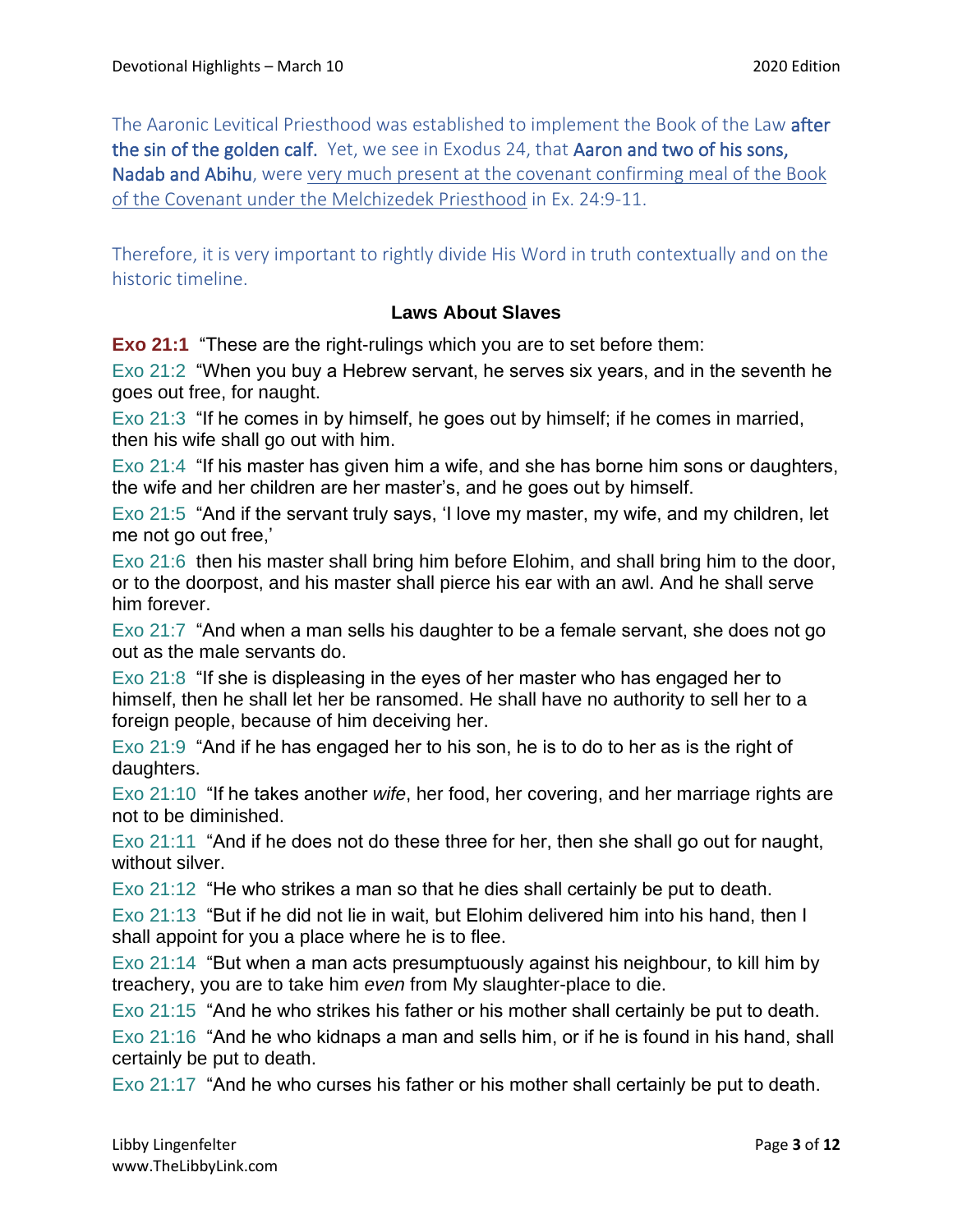Exo 21:18 "And when men strive together, and one strikes the other with a stone or with his fist, and he does not die but is confined to his bed,

Exo 21:19 if he rises again and walks about outside with his staff, then he who struck him shall be innocent. He only pays for lost time and sees to it that he is completely healed.

Exo 21:20 "And when a man strikes his male or female servant with a rod, so that he dies under his hand, he shall certainly be punished.

Exo 21:21 "But if he remains alive a day or two, he is not punished; for he is his property.

Exo 21:22 "And when men strive and they shall smite a pregnant woman, and her children come out, yet there is no injury, he shall certainly be punished accordingly as the woman's husband lays upon him. And he shall give through the judges.

Exo 21:23 "But if there is injury, then you shall give life for life,

Exo 21:24 eye for eye, tooth for tooth, hand for hand, foot for foot,

Exo 21:25 burn for burn, wound for wound, lash for lash.

Exo 21:26 "And when a man strikes the eye of his male or female servant, and destroys it, he is to let him go free for the sake of his eye.

Exo 21:27 "And if he knocks out the tooth of his male or female servant, he is to let him go free for the sake of his tooth.

Exo 21:28 "And when an ox gores a man or a woman to death, then the ox shall certainly be stoned, and its flesh is not eaten, and the owner of the ox is innocent.

Exo 21:29 "However, if the ox was previously in the habit of goring, and its owner has been warned, and he has not kept it confined, so that it has killed a man or a woman, the ox is stoned and its owner also is put to death.

Exo 21:30 "If a *sin*-covering is laid upon him, then he shall give the ransom of his life, whatever is laid on him.

Exo 21:31 "Whether it has gored a son or gored a daughter, according to this rightruling it is done to him.

Exo 21:32 "If the ox gores a male or female servant, he is to give to their master thirty sheqels of silver, and the ox is stoned.

#### **Laws About Restitution**

Exo 21:33 "And when a man opens a pit, or if a man digs a pit and does not cover it, and an ox or a donkey falls in it,

Exo 21:34 the owner of the pit is to repay, he is to give silver to their owner, and the dead *beast* is his.

Exo 21:35 "And when the ox of a man smites the ox of his neighbour and it dies, then they shall sell the live ox and divide the silver from it, and also divide the dead ox.

Exo 21:36 "Or if it was known that the ox was previously in the habit of goring, and its owner has not kept it confined, he shall certainly repay ox for ox, while the dead *beast* is his.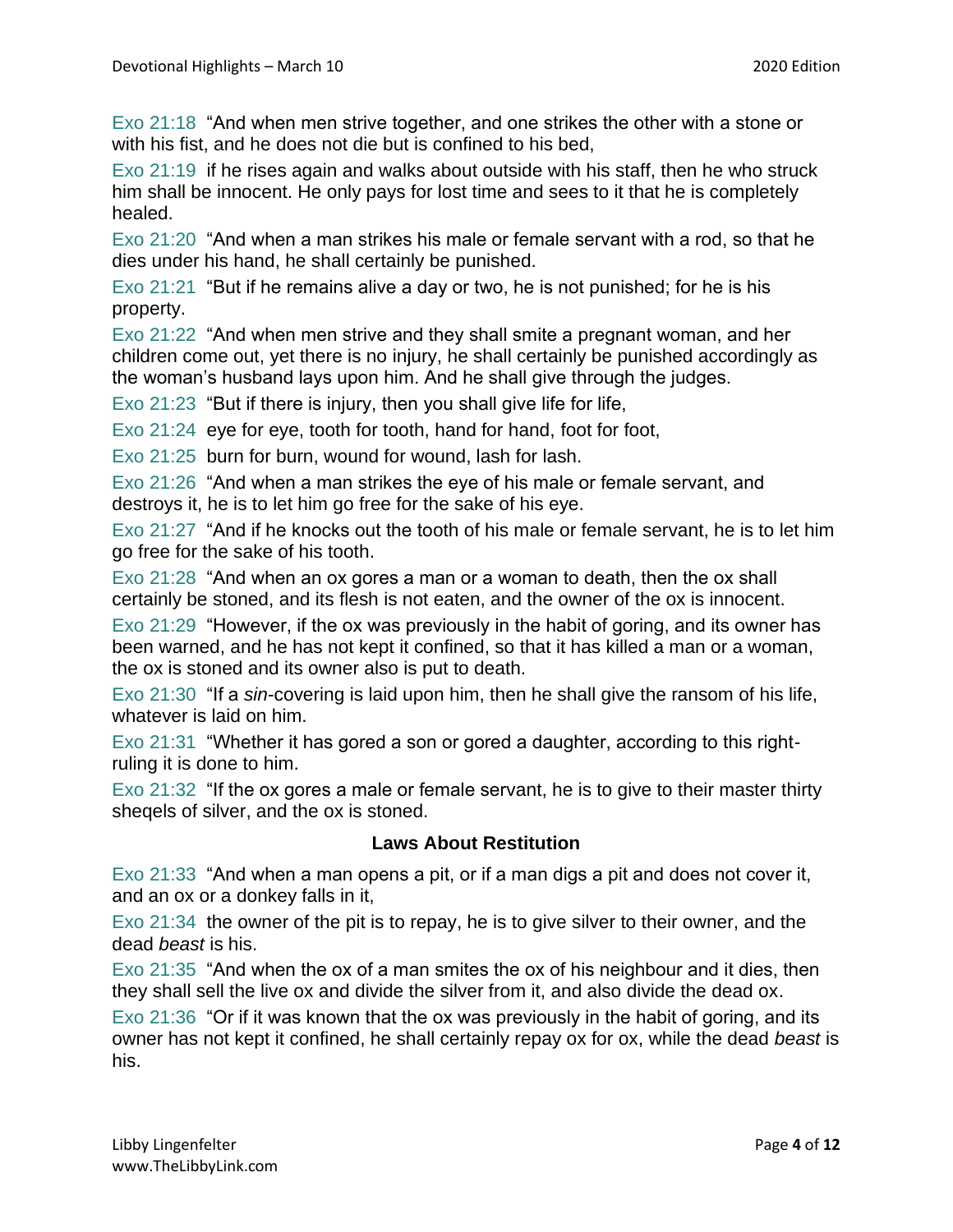## **Job 39**

YHWH is Elohim of all creation. Everything was created miraculously by Him. YHWH continues with His rhetorical questions to Job concerning several animals and birds. We stand in awe of His creation every day. Just read how He describes the horse. None compare to the awesomeness of YHWH!

**Job 39:1** "Do you know the time when the wild mountain goats bear young? Or do you observe when the deer gives birth?

Job 39:2 Do you number the months they complete? Or do you know the time when they bear young?

Job 39:3 They bow down, they bring forth their young, their labour pains are ended.

Job 39:4 Their young ones are thriving, they grow up in the field. They shall leave and shall not return to them.

Job 39:5 Who set the wild donkey free? Who loosed the bonds of the wild donkey,

Job 39:6 whose home I have made the desert, and the salt land his dwelling?

Job 39:7 He laughs at the commotion of the city; he does not hear the shouts of the driver.

Job 39:8 The range of the mountains is his pasture, and he searches for all that is green.

Job 39:9 Would the wild ox be pleased to serve you? Or spend the night by your feeding trough?

Job 39:10 If you bind the wild ox in the furrow with ropes, would he plough the valleys behind you?

Job 39:11 Would you rely on his great strength? Or would you leave your labour to him?

Job 39:12 Would you trust him to bring home your grain, and gather it to your threshing-floor?

Job 39:13 The wings of the ostrich flap joyously, but they are not the pinions and plumage of a stork!<sup>a</sup> Footnote: <sup>a</sup>Hebrew: Hacidah.

Job 39:14 She leaves her eggs on the ground, and warms them in the dust;

Job 39:15 and she forgets that a foot might crush them, or a wild beast tread on them.

Job 39:16 She treats her young harshly, as if not hers; her toil is in vain, without fear,

Job 39:17 because Eloah has made her forget wisdom, and did not endow her with understanding.

Job 39:18 When she lifts herself on high, she laughs at the horse and its rider.

Job 39:19 **Have you given the horse strength? Have you covered his neck with a mane?**

Job 39:20 **Would you make him leap like a locust? His splendid snorting is frightening**.

Job 39:21 **He paws in the valley, and rejoices in strength. He gallops into the clash of arms.**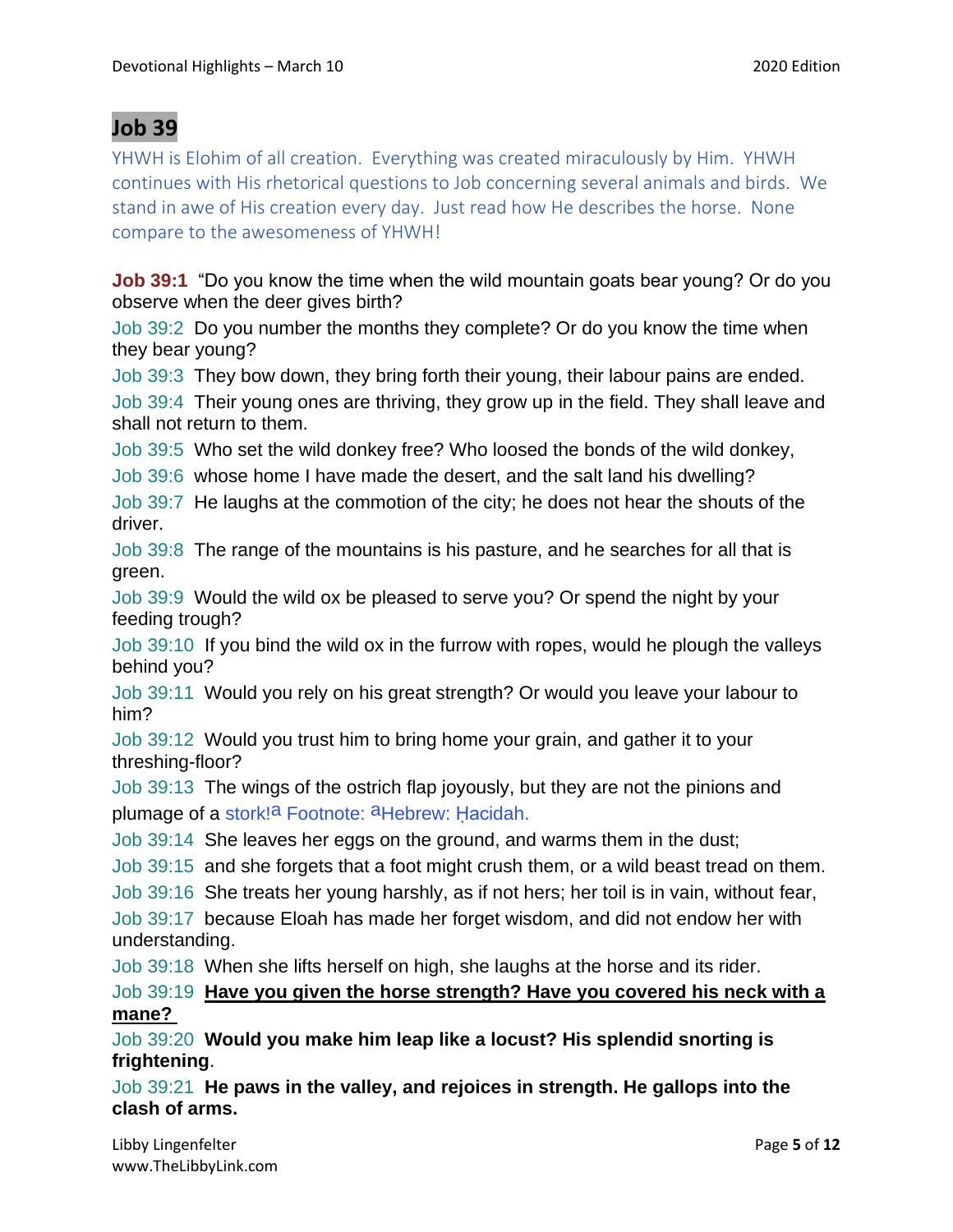Job 39:22 **He laughs at fear, and is not frightened; nor does he turn back from the sword.**

Job 39:23 **The quiver rattles against him, the glittering spear and lance.**

Job 39:24 **He eats up the ground with fierceness and rage, and he does not stand still because of a voice of a shophar.**

Job 39:25 **At the blast of the shophar he says, 'Aha!' And from afar he smells the battle, the thunder of commanders and shouting.**

Job 39:26 Does the hawk fly by your wisdom, spreading its wings toward the south?

- Job 39:27 Does the eagle mount up at your mouth, and make its nest on high?
- Job 39:28 It dwells on the rock, and lodges on the crag of the rock and the stronghold.
- Job 39:29 From there it searches out the prey, its eyes see it from afar.
- Job 39:30 And its young ones suck up blood. And where the slain are, there it is!"

# **Luke 24**

The Resurrection takes place on the Sabbath at **early dawn** that was breaking into the first day of the week, that we call Sunday. Therefore, Yahusha was resurrected on the Sabbath; but ascended as the First Fruits offering on the first day of the week when He makes full atonement on the heavenly altar as our Melchizedek Priest. [See clarification under Luke 24:1 below – this is how I understand it to date]

When the women arrive at the tomb, they find the stone rolled away; linen wrappings were seen where He had laid; and Yahusha's body was not there. Luke later defines who 'they' were in the following verse. They had gone to the tomb to anoint Yahusha's body with spices.

Luk 24:10 And it was Miryam from Ma@dala, and Yohanah, and Miryam *the mother* of Ya'aqoḇ, and the rest with them, who told this to the emissaries.

They encounter two men in glittering garments. And the men ask why do you seek the living among the dead. The men in glittering garments go on to remind them what Yahusha had already told them.

### **The Resurrection**

**Luk 24:1** But on *day* one of the week<sup>a</sup>, at early dawn, they came to the tomb, bringing the spices which they had prepared, Footnote: **aLit. Sabbath.** 

Note: "Day" is italicized so it was not in the original text plus we have the foot note referring to the Sabbath. The following translations record this viewpoint.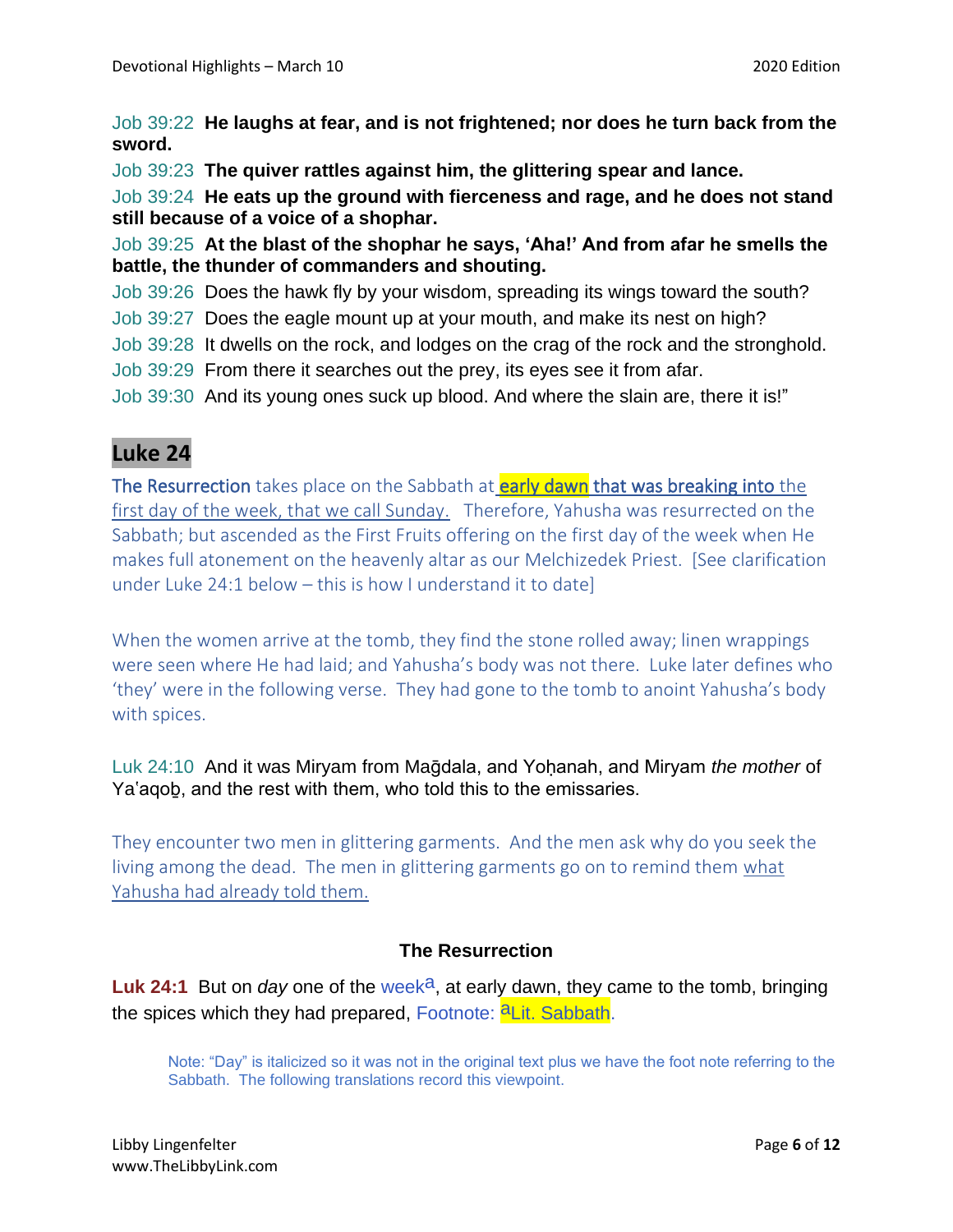(Darby) But on the morrow of the sabbath, very early indeed in the morning, they came to the tomb, bringing the aromatic spices which they had prepared.

(JUB) Now upon the first of the sabbaths, very early in the morning they came unto the sepulchre, bringing the spices which they had prepared, and certain *others* with them.

Luk 24:2 and they found the stone rolled away from the tomb.

Luk 24:3 And having entered, they did not find the body of the Master יהושע.

Luk 24:4 And it came to be, as they were perplexed about this, that see, two men stood by them in glittering garments.

Luk 24:5 And becoming frightened and bowing their faces to the earth, these said to them, "Why do you seek the living among the dead?

Luk 24:6 "He is not here, but has been raised up! Remember how He spoke to you when He was still in Galil,

Luk 24:7 saying, 'The Son of Adam has to be delivered into the hands of sinners, and be impaled, and the third day rise again.' "

Luk 24:8 And they remembered His words.

Luk 24:9 And having returned from the tomb they reported all this to the eleven and to all the rest.

Luk 24:10 And it was Miryam from Ma@dala, and Yohanah, and Miryam *the mother* of Ya'aqob, and the rest with them, who told this to the emissaries.

Luk 24:11 And their words appeared to them to be nonsense, and they did not believe them.

Luk 24:12 But Kěpha arose and ran to the tomb. And stooping down, he saw the linen wrappings lying by themselves. And he went away home, marvelling at what took place.

The following verses are just a few other accounts of His resurrection in the gospels. They all vary somewhat and give us a broader description of the resurrection scene that morning. The account that puzzles me the most is found in the Book of Mark that describes 'a young man' sitting on the right, wearing a white robe. Could this young man be the same one we read about in Mark 14:51?

Mar 14:51 And a certain young man was following Him, having a linen cloth thrown around *his* naked *body*. And when they seized him,

Mar 14:52, he left the linen cloth and fled from them naked.

Mar 16:5 And having entered into the tomb, they saw a young man sitting on the right, wearing a white robe, and they were greatly astonished.

Joh 20:11 But Miryam was standing outside by the tomb weeping. Then as she wept, she stooped down to the tomb,

Joh 20:12 and saw two messengers in white sitting, one at the head and the other at the feet, where the body of יהושע had been laid.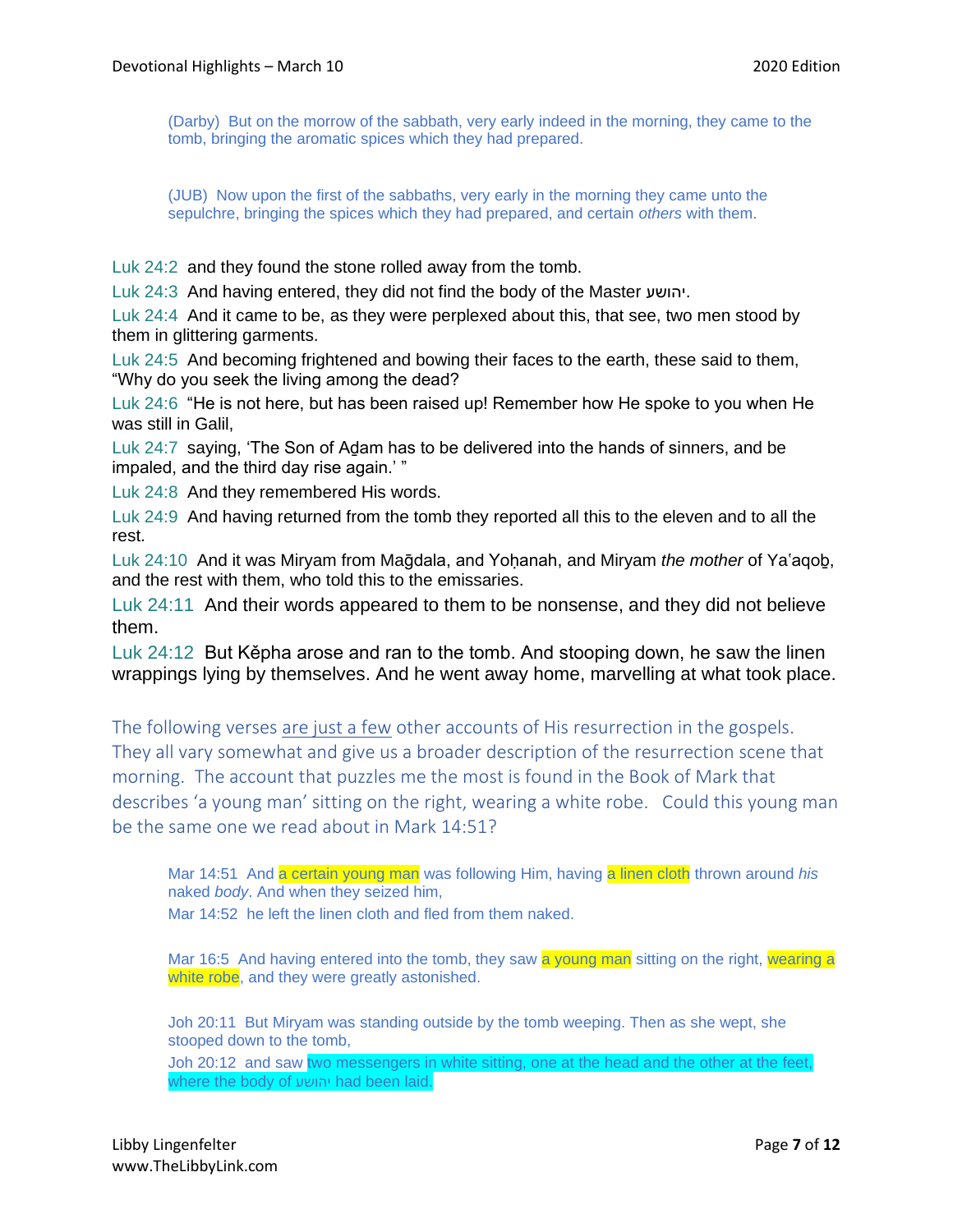Those that had gone to the tomb, return to the eleven and the others to report all they had witnessed; yet their witnessed account was not believed and was considered nonsense. Luke records that Peter goes to the tomb to see for himself.

#### On the Road to Emmaus

We then read the account of the two on the road to Emmaus. One of the two is later identified as Cleopas.

Emmaus was thought to be located approximately 7 miles away from Jerusalem. While they traveled, they bemoaned their disappointment in all that had taken place over the past several days. As they did so, Yahusha draws near to them, but they are restrained from 'seeing' who He was.

When Yahusha inquired about their conversation, Cleopas somewhat sarcastically replies. Sometimes in our own weaknesses and frustrations, we give flippant replies that usually come back to 'bite us'. This is one of those time. Cleopas goes on to answer Yahusha's question as per Cleopas's understanding as to 'What?' took place.

Yahusha, still being concealed from their eyes, replies.

#### **On the Road to Emmaus**

Luk 24:13 And see, two of them were going that same day to a village called Amma'us, which was sixty stadia<sup>b</sup> from Yerushalayim. Footnote: <sup>b</sup>Approx. 11 km or 6.8 miles.

Luk 24:14 And they were talking to each other of all this which had taken place.

Luk 24:15 And it came to be, as they were talking and reasoning, that יהושע Himself drew near and went with them.

Luk 24:16 But their eyes were restrained, so that they did not know Him.

Luk 24:17 And He said to them, "What are these words you are exchanging with each other as you are walking – and you are sad?"

Luk 24:18 And the one whose name was Qleophas answering, said to Him, "Are You the lone visitor in Yerushalayim who does not know what took place in it these days?"

Luk 24:19 And He said to them, "What?" And they said to Him, "Concerning יהושע of Natsareth, who was a Prophet mighty in deed and word before Elohim and all the people,

Luk 24:20 and how the chief priests and our rulers delivered Him to be condemned to death, and impaled Him.

Luk 24:21 "We, however, were expecting that it was He who was going to redeem Yisra'ěl. **But besides all this, today is the third day since these** *matters* **took place**.

Luk 24:22 "But certain women of ours, who arrived at the tomb early, also astonished us,

Luk 24:23 when they did not find His body, they came saying that they had also seen a vision of messengers who said He was alive.

Luk 24:24 "And some of those with us went to the tomb and found it, as also the women had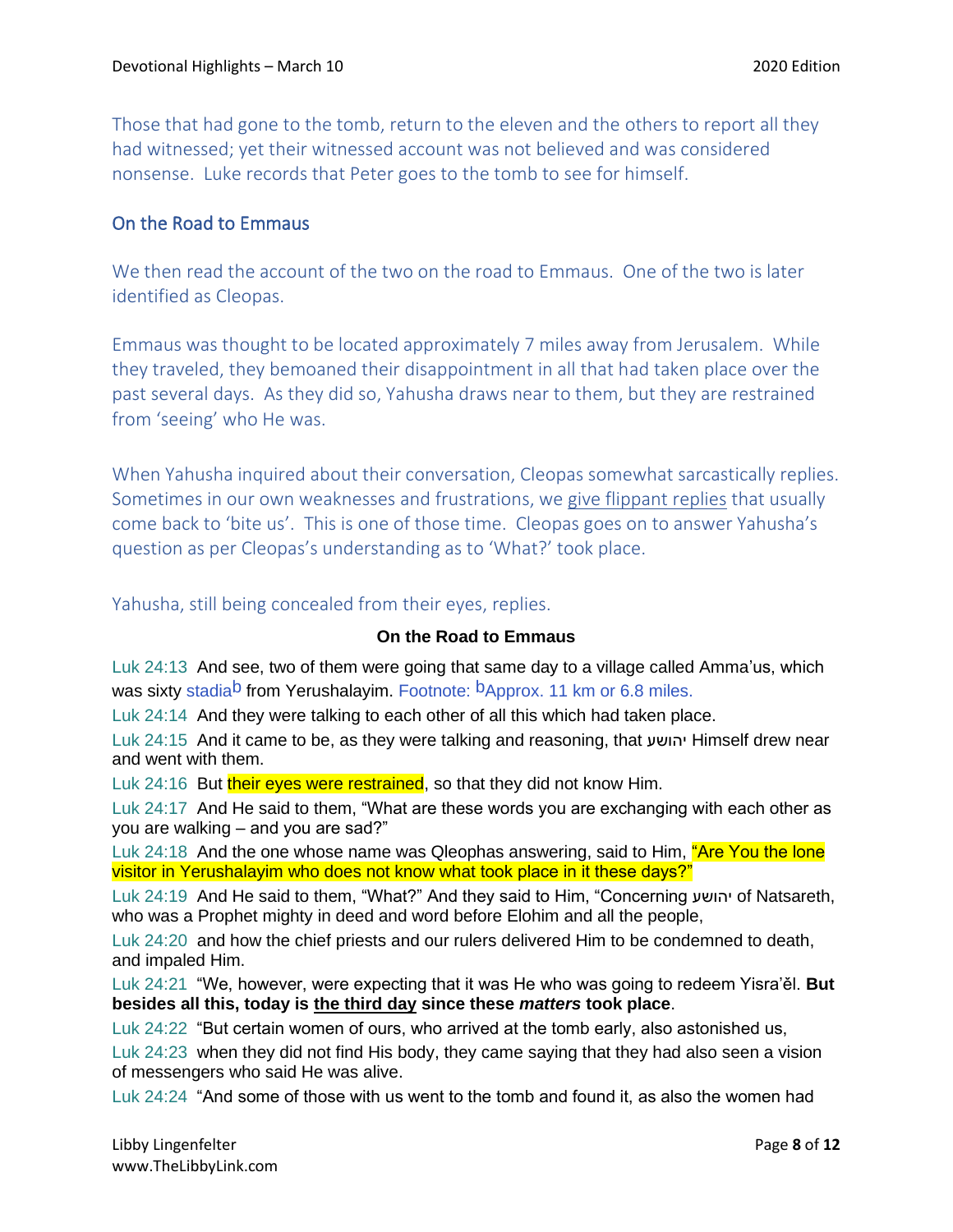said, but they did not see Him."

Luk 24:25 And He said to them, "O thoughtless ones, and slow of heart to believe in all that the prophets have spoken!

Luk 24:26 "Was it not necessary for the Messiah to suffer these and to enter into His esteem?" Luk 24:27 And **beginning at Mosheh and all the Prophets**, He was explaining to them in all the Scriptures the *matters* concerning Himself.

Yahusha shows us all much patience; and daily He shows us his loving commitment. Cleopas and the other traveler invite the 'visitor' to tarry with them since it was late. As they later sit at the table and break bread, their eyes are open; revealing it was Yahusha. No sooner than this revelation is shown to them; Yahusha disappears.

Then that same hour, they start the approximately 7-mile journey back to tell the 11 disciples and those gathered with them all that had happened! Note: If they went to tell the 11 disciples, that means that the other person traveling with Cleopas was not one of the eleven disciples. But then we read an interesting verse in Luke 24:34.

Luk 24:28 And they approached the village where they were going, and He seemed to be going on.

Luk 24:29 But they urged Him strongly, saying, "Stay with us, for it is toward evening, and the day has declined." And He went in to stay with them.

Luk 24:30 And it came to be, when He sat at the table with them, having taken the bread, He blessed, and having broken, He was giving it to them.

Luk 24:31 And their eyes were opened and they recognized Him. And He disappeared from their sight.

Luk 24:32 And they said to each other, "Was not our heart burning within us as He was speaking to us on the way, and as He was opening the Scriptures to us?"

Luk 24:33 And rising up that same hour they returned to Yerushalayim, and found the eleven and those who were with them gathered together,

Luk 24:34 saying, "**The Master was truly raised, and has appeared to Shim'on!"**

Wait, we just read that Yahusha had appeared to both. So why do we read that Yahusha appeared to Shimon? Could it be that the two on the road to Emmaus were from the tribe of Shimon? Just a thought to ponder. Because the next verse they both tell all that had happened as He was recognized by them!

Luk 24:35 And they related what *took place* on the way, and how He was recognized by them in the breaking of the bread.

#### **Yahusha Appears to His Disciples**

Luk 24:36 And as they were saying this, יהושע Himself stood in the midst of them, and said to them, "Peace to you."

Luk 24:37 And being startled and frightened, they thought they had seen a spirit.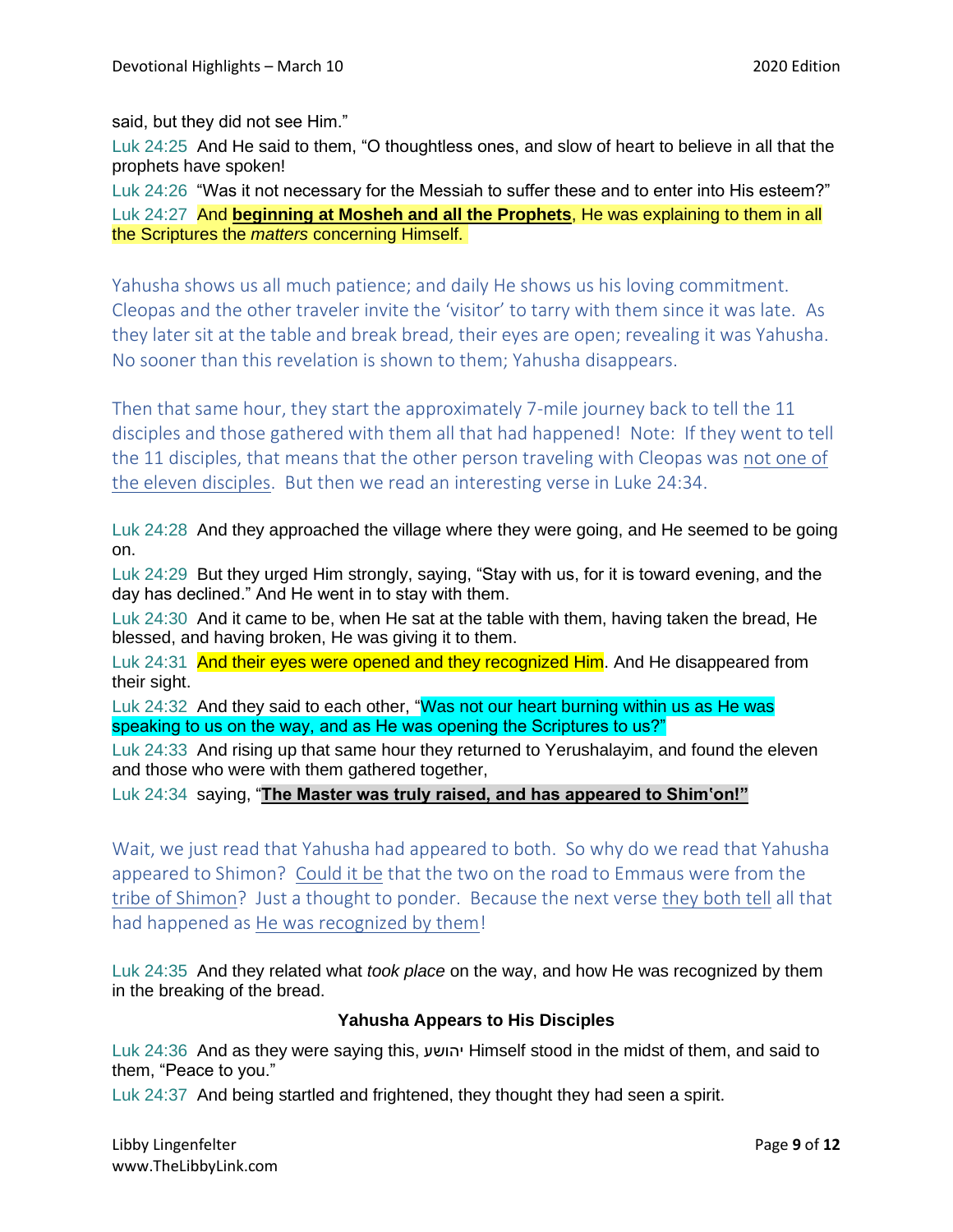Luk 24:38 And He said to them, "Why are you troubled? And why do doubts arise in your hearts?

Luk 24:39 "**See My hands and My feet, that it is I Myself**. Handle Me and see, for a spirit does not have flesh and bones as you see I have."

Prior to ascending, Yahusha could not be touched for He was still needing to make His atonement for our sins on the heavenly altar; after this, Yahusha appeared in His resurrected body that now could be touched. He had made full atonement for our sins that He had taken upon Himself. He paid our sin debt in full.

Luk 24:40 And saying this, He showed them His hands and His feet.

Luk 24:41 And while they were still not believing for joy, and marvelling, He said to them, "Have you any food here?"

Luk 24:42 And they gave Him a piece of a broiled fish and some honeycomb.

Luk 24:43 And taking it He ate in their presence.

Luk 24:44 And He said to them, "These are the words which I spoke to you while I was still with you, **that all have to be filled that were written in the Torah of Mosheh and the Prophets and the Tehillim concerning Me.**"

Luk 24:45 Then He opened their minds to understand the Scriptures,

Luk 24:46 and said to them, "Thus it has been written, and so it was necessary for the Messiah to suffer and **to rise again from the dead the third day**,

Luk 24:47 and that repentance and forgiveness of sins should be proclaimed in His Name to all nations, beginning at Yerushalayim.

Luk 24:48 "And you are witnesses of these *matters*.

Luk 24:49 "And see, **I am sending the Promise of My Father upon you, but you are to remain in the city of Yerushalayim until you are clothed with power from on high**." c

Footnote: C Act 1:4-8.

#### **The Ascension**

Luk 24:50 And He led them out as far as Běyth Anyah, and lifting up His hands He blessed them.

Luk 24:51 And it came to be, while He was blessing them, that He was parted from them and was taken up into the heaven.

Luk 24:52 And they, having bowed down to Him, returned to Yerushalayim with great joy, Luk 24:53 and were continually in the Set-apart Place praising and blessing Elohim. Aměn.

#### Yahusha Appears to His Disciples

Now, as the two from Emmaus were sharing all that had happened, Yahusha appears and stands in their very midst. All eyes gaze on His nailed scarred hands and feet; He said handle Me for a spirit does not have flesh and bone; He then asks for food and He eats in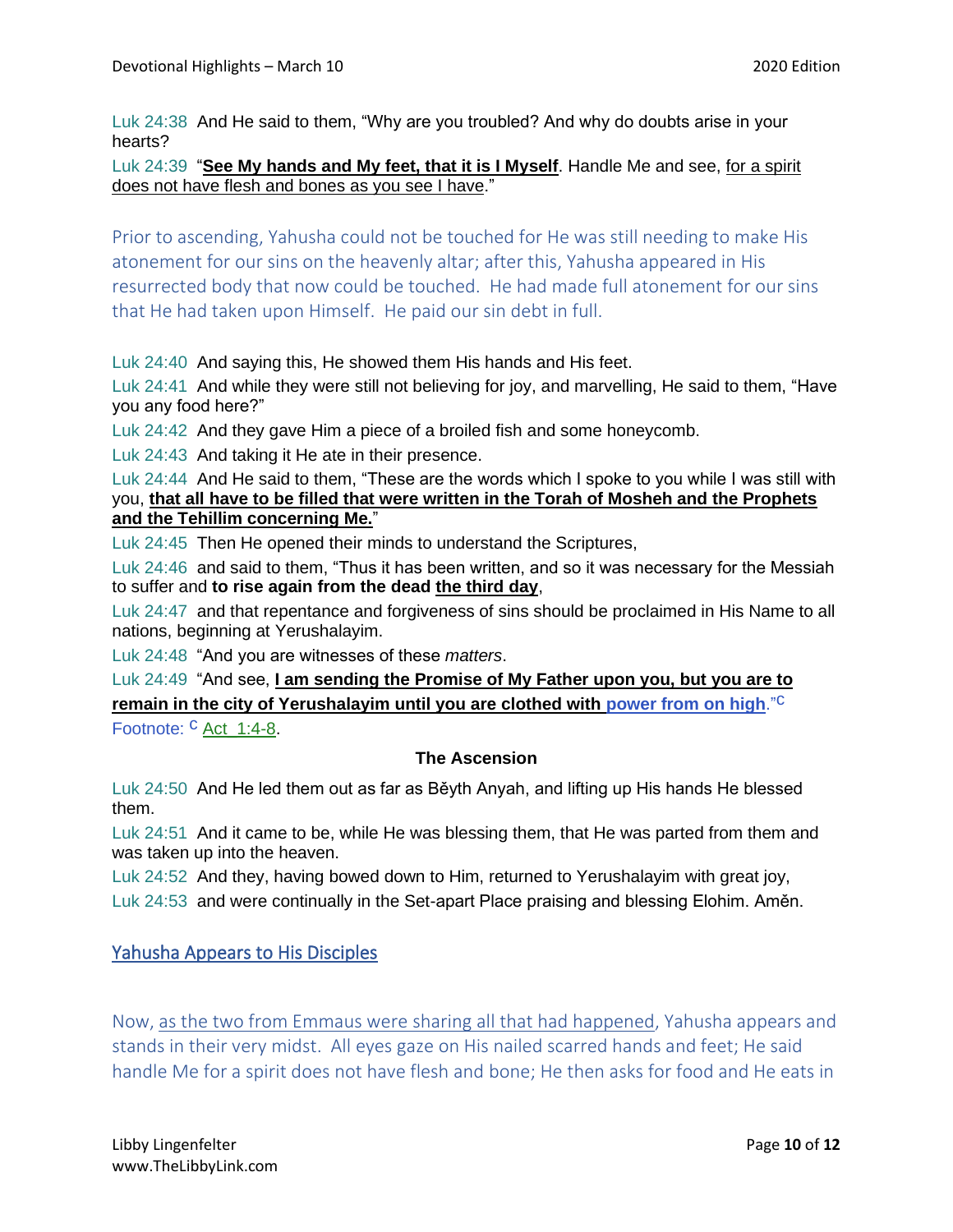their presence; He tells them this is what I had taught you; He then opens their minds to understanding the Scriptures; He explains that His prophesied death, burial, and resurrection on the third day had to take place; He tells them they are to be witnesses and preach repentance and forgiveness of sins in His Name to all nations beginning at Jerusalem; and they were to tarry in Jerusalem for the Promise that would cloth them with power from on high.

The Ascension – Yahusha departs with them as far as Bethany. He lifts His hands and blesses them then ascends into heaven. Yahusha conducted His Melchizedek High Priestly duties over his own sacrifice. Many things had to be completed between and through His death, burial, and resurrection on the 3<sup>rd</sup> day (Shabbat). He was the First Fruits offering on the  $1<sup>st</sup>$  day of the week making full atonement on the heavenly altar with His precious blood. We later see Him making several witnessed appearances before ascending in view of His disciples on the  $40<sup>th</sup>$  day in Acts 1:9.

## **2Corinthians 9**

Paul continues his writings to the Corinthians; about giving, about encouraging one another, about setting the example for others and so on. His desire was to set-up these new congregations for success by having them walk in the Spirit and not fulfill the lust of the flesh.

### **The Collection for Believers in Jerusalem**

**2Co 9:1** Indeed, **concerning the service to the set-apart ones**, it is unnecessary for me to write to you;

2Co 9:2 for I know your eagerness, about which I boast of you to the Makedonians, that Achaia was ready a year ago. And your ardor has stirred up most of them.

2Co 9:3 But I sent the brothers, lest our boasting on behalf of you should be made empty in this part, in order that, as I said, you were ready,

2Co 9:4 lest if some Makedonians come with me and find you not ready, we – not to speak of you – should be put to shame because of our belief.

2Co 9:5 So I thought it necessary to appeal to the brothers to come to you in advance, and arrange your promised blessing beforehand – this to be ready as a blessing and not as greediness.

Paul wrote similar words of encouragement to the Thessalonians.

1Th 4:9 And it is not necessary to write to you about brotherly love, for you yourselves are taught by Elohim to love one another,

1Th 4:10 for, in fact, you do so toward all the brothers who are in all Makedonia. But we call upon you, brothers, that you do so more and more,

1Th 4:11 and to make it your ambition to live peaceably, and to attend to your own, and to work